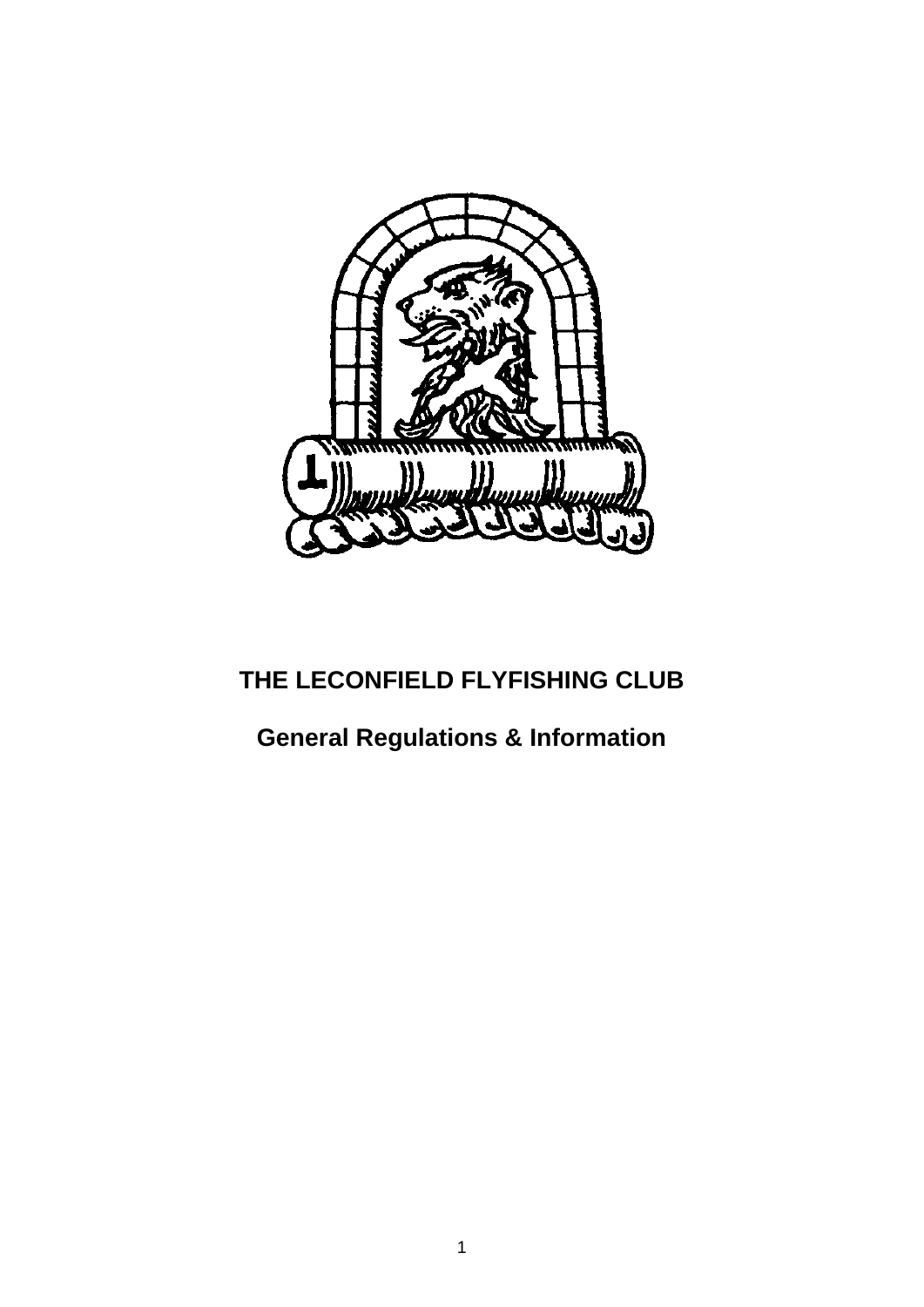

## **THE LECONFIELD FLYFISHING CLUB**

## **General Regulations & Information**

## **1. General Information**

- 1.1 The Club shall be known as the **Leconfield Flyfishing Club**
- 1.2 The object of the Club is the enjoyment of flyfishing
- 1.3 The Club is a not-for-profit members' club belonging to its fully paid-up members. Any surpluses generated by the Club will be utilised for the maintenance and improvement of the facilities and may not be distributed.
- 1.4 The right to fish is granted to the Club under Licence from the Leconfield Estate who are responsible for the management of the fisheries.
- 1.5 Fishing is permitted from sunrise to one hour after sunset daily during the Season.

## **2. The Committee**

2.1 The general management of the Club is vested in the Committee, which shall consist of five members of the Club elected under the Rules.

The Officers of the Club shall consist of:

- **(i)** Chairman
- **(ii)** Secretary
- **(iii)** Treasurer
- **(iv)** Fishery Bailiffs
- **(v)** Recorder

The Chairman should be appointed by the committee and be an active member of the club

- 2.2 Election of Committee members shall be at the Annual General Meeting, and shall be made in the following way:
	- **(i)** Any two Members may nominate a Member to serve on the committee. The name of the nominee and his or her proposer and seconder shall be put, in writing, to the Secretary forty-two days before the date fixed for the Annual General Meeting.
	- **(ii)** A list of the candidates' names and their sponsors shall be forwarded to all members entitled to vote, with the notice convening the Annual General Meeting.
	- **(iii)** If two or more candidates tie, the Chairman shall have the casting vote at the Annual General Meeting.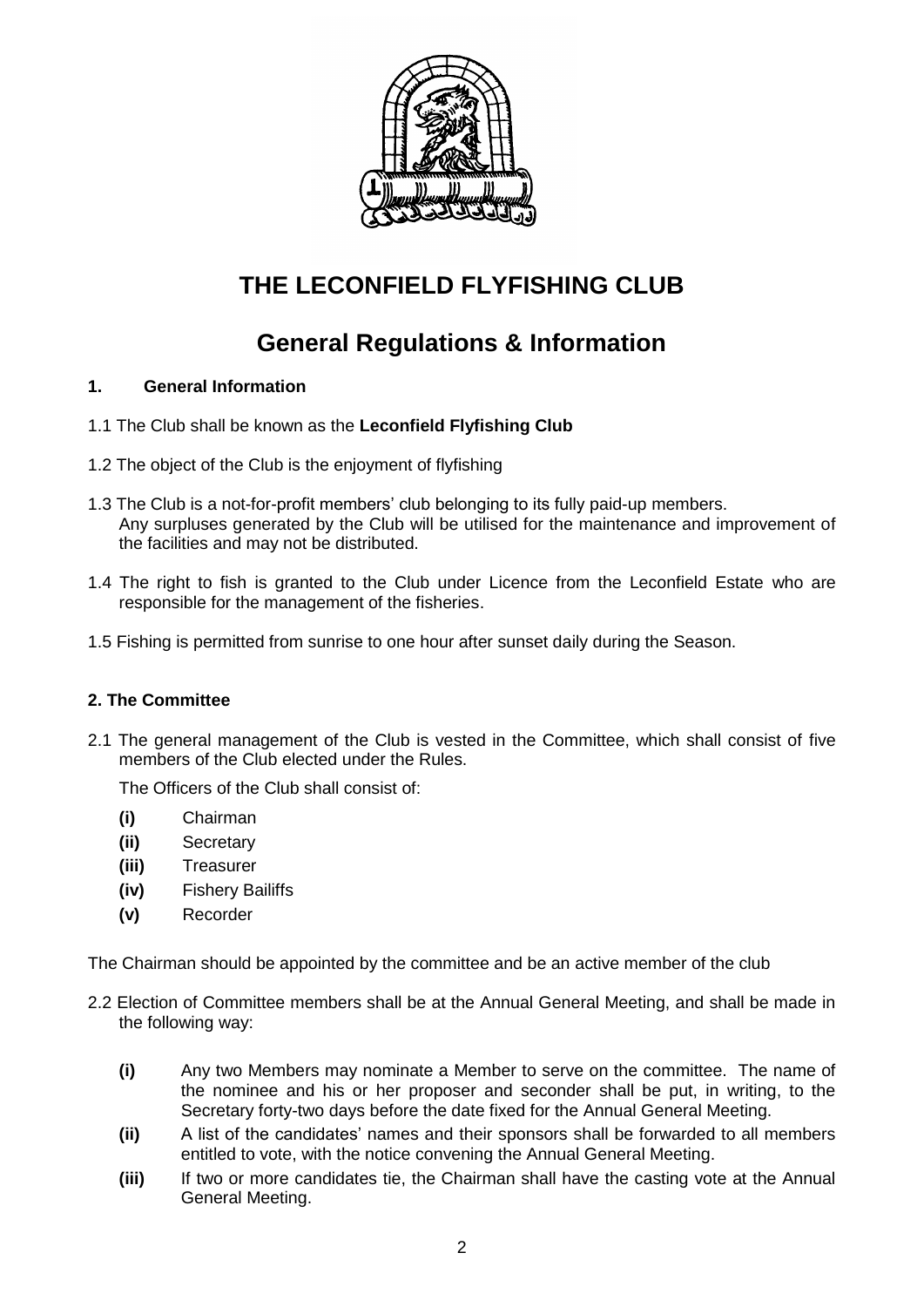- **(iv)** If insufficient candidates are nominated, or a vacancy occurs, the Committee may fill such a vacancy by co-option.
- **(v)** At every Annual General Meeting, the member of the Committee who has served the longest time shall retire and be eligible for re-election.
- 2.3 At least two officers and two other members of the Committee shall constitute a quorum.

#### **3. Members and Membership**

- 3.1 Election to membership of the Club shall be vested in the Committee. Every candidate must be proposed to membership personally by a member of the club.
- 3.2 Membership applications shall be made in writing on the prescribed forms, copies of which are available from the Secretary.
- 3.3 Every candidate shall be approved by the Committee. Following election, candidates shall become a member upon payment of the annual subscription, and entrance fee. No reason for rejection of any candidate shall be given.
- 3.4 Full Voting Members shall be entitled to all the rights and privileges of the Club and shall be entitled to one vote at the Annual General Meeting. Full Members may fish on all the Club waters and on the River Rother. Any historic Half Rods may only fish on Upper & Lower Figgs and Upper & Lower Little Bognor. Junior members must be accompanied by a member at all times.
- 3.5 Non-voting members include:
	- **(i)** Honorary Members
	- **(ii)** Weekend Members
	- **(iii)** Junior Members (whose age limit shall be determined by the Committee)
	- **(iv)** Non fishing Members
- 3.6 The Committee has the power to permit from time to time the use of the Club to other such persons as it thinks fit.

#### **4. General Meetings**

- 4.1 The Annual General Meeting shall be held once in every year.
- 4.2 The Committee may, whenever they think fit, and shall, on requisition in writing by thirty or more members, convene an Extraordinary General Meeting.
- 4.3 Not less than fourteen days' notice, in writing, shall be given of any such meeting.
- 4.4 The Committee may appoint Sub-Committees as they think fit.
- 4.5 The Committee may make, reject or amend regulations (not inconsistent with these Rules) for the management of and to achieve the objectives of the Club and to manage any fishery of the Club.

#### **5. Subscriptions**

- 5.1 The Committee prescribes the entrance fee, annual subscriptions and non-fishing membership fee on an annual basis.
- 5.2 Subscriptions are payable by 31 January in each year.
- 5.3 The Committee has absolute discretion to expel or suspend any member who fails to comply with the Rules of the Club or who, in the opinion of the Club, conducts themselves or acts in any way injurious to the character or interests of the Club. Notice of such expulsion or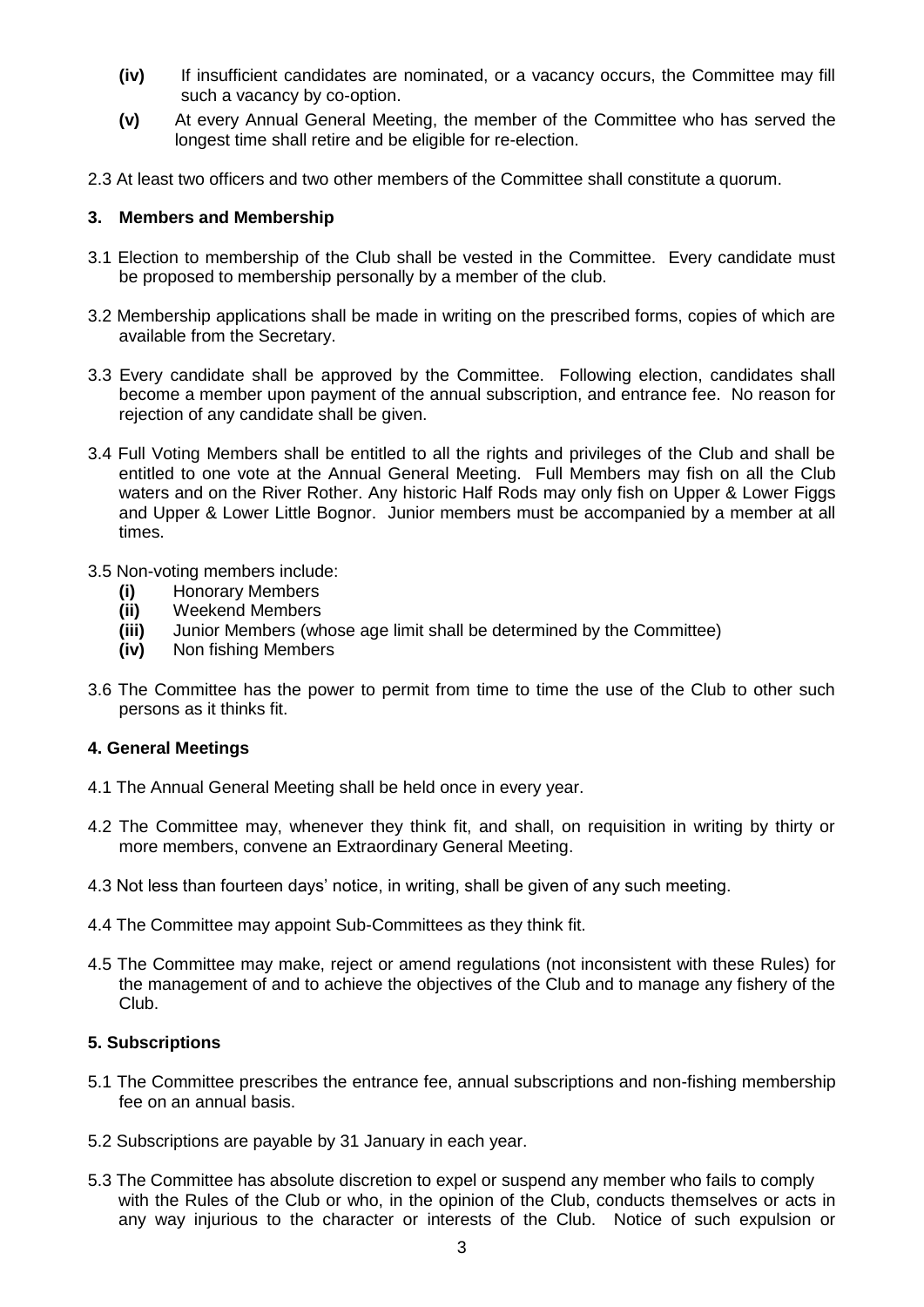suspension shall be given to such member, who is entitled to attend or make representations to the Committee at a meeting considering such expulsion or suspension, but the decision of the Committee shall be final.

### **6. Rod Licences**

- 6.1 Before fishing, in any season, members must be in possession of a valid Environment Agency Rod Licence. When inviting guests, members must ensure that their guests also have a valid Environment Agency Rod Licence. Rod Licences may be purchased from any Post Office store or on-line using the following web address: **www.gov.uk/fishing-licences/buy-afishing-licence**.
- 6.2 Permits are to be carried at all times when on the Estate and must be shown upon request to any authorised person. Permits are non-transferable.

## **7. Notices**

- 7.1 Neither the Club, nor any officer thereof, shall be liable to any member or guest of a member for any loss or damage to property occurring from whatever cause, nor for any injury sustained by any member or guest.
- 7.2 The accidental omission to give notice of a meeting to or the non-receipt of the notice of a meeting by any member shall not invalidate any proceedings or resolutions at any meeting of the Committee, or any General Meeting.

#### **8. Rods**

8.1 Carbon fibre rods should be kept well clear of power lines.

**The use of carbon fibre rods is entirely at members own risk and the Club, Committee or any representative will not be held responsible for any accident resulting from the use of a carbon fibre rod.**

#### **9. Records**

9.1 A fishing hut or returns box is located at each lake or pond and at each car park on the River Rother. **On arrival**, members and guests **must enter their names and membership number in BLOCK CAPITALS** in the book, along with the time of their arrival. The weight and details of all fish caught or returned should also be entered before leaving. The recording of your presence at a lake or on the river is for your own safety in case of an emergency.

#### **10. Fishing and Stocking**

- 10.1 Flyfishing only is permitted and spinning or the use of worms or artificial bate is prohibited at all times. The use of barbless hooks is encouraged and is **compulsory** when returning fish.
- 10.2 Members will pay for fish caught at the prices set by the Committee. The price for the current season is outlined in the list of subscription charges. Accounts will be rendered periodically.
- 10.3 Water will be re-stocked from time to time with trout of suitable species and size.
- 10.4 The Committee may close or limit fishing on any or all Club waters whenever it is deemed necessary for the good management of the fishery. Notices as to such intentions will be posted in each hut in advance.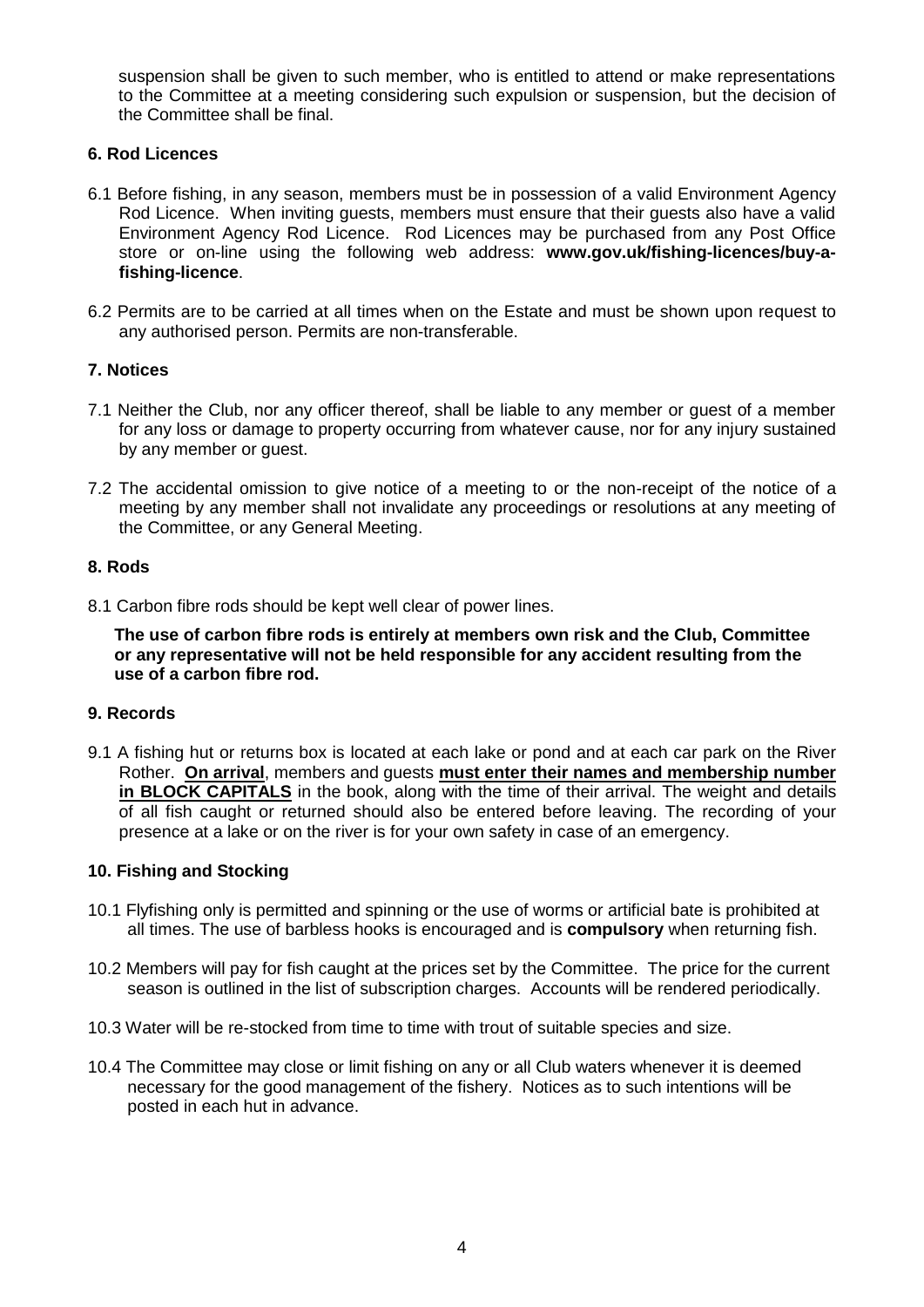## **11. Catch and Release**

- 11.1 Sea Trout and Wild Brown Trout that are caught on the river must be returned wherever possible.
- 11.2 Wild Brown Trout caught in Upper and Lower Little Bognor must be returned wherever possible.
- 11.3 Members may return healthy stocked Brown Trout to the river or Little Bognor ponds at any point during the season, provided they have used barbless hooks and follow the Club's advice on the careful handling of fish (see 12 below).
- 11.4 Members may return stocked Rainbow Trout in line with the Club's advice and direction which will depend upon the water temperatures.
- 11.5 The club's policy on catch and release may be reviewed at any time during a season. Members will be informed of any changes through notices in the fishing hut and return boxes.

## **12. Fish Handling**

- 12.1 Avoid handling fish wherever possible and try to keep it inside a net, in the water.
- 12.2 If you have to touch a fish, please wet your hands first to reduce your skin temperature as fish are cold blooded.
- 12.3 Keep fish upright and submerged in your net until they are fully recovered and able to swim away unaided. This may take several minutes.

## **13. Car Parking**

- 13.1 Cars are parked at the members own risk and only in the areas set aside for that purpose, as shown green on the lakes and River Rother maps provided. Vehicles are to be parked off the road or track so as not to obstruct traffic.
- 13.2 Car stickers should be clearly displayed in members vehicles at all times
- 13.3 Parking is restricted to daylight hours and up to two hours after sunset.
- 13.4 When going to and from the parking areas, members are requested to drive slowly and carefully at all times along Estate roads and particularly when passing through Stag Park and Kilsham Farm homestead, where speeds should not exceed 10 mph. The roads are used by The Leconfield Estate as well so please take care when you pull out onto or off the Estate roads.
- 13.5 Members must close all gates and ensure that fences are not damaged. Members are not to trespass on any adjoining Estate land or structures and should keep to the banks of the river, except where they become impassable.

## **14. Access**

- 14.1 **Vehicular access** may be gained by way of:
	- **(i) The Hoad's Common Lodge Entrance,** which is situated on the main A283 Petworth to Northchapel road. From here, cars must be driven directly to either Great Springs and Little Springs car park, or Luff's car park along the Estate road shaded yellow on the map.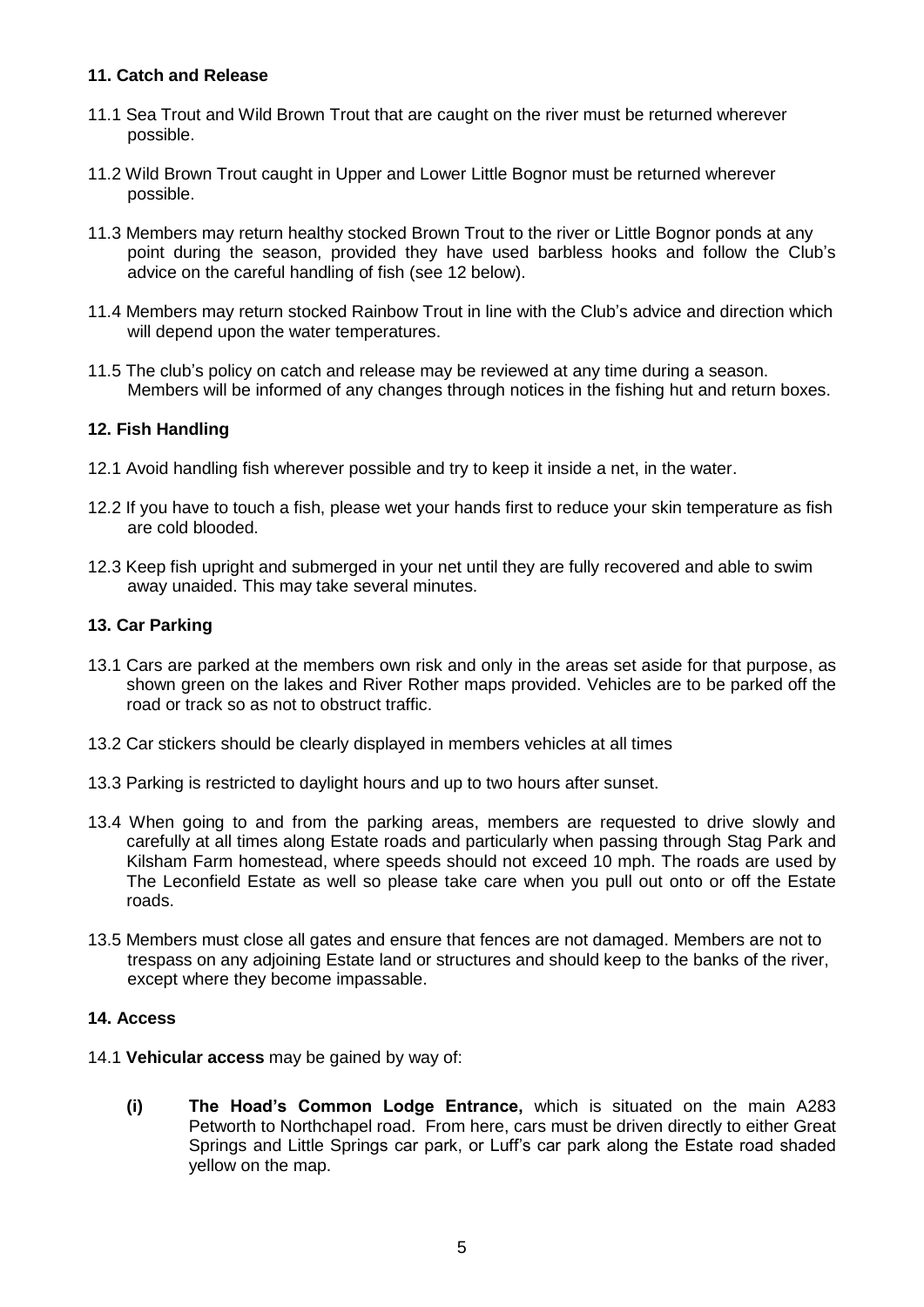- **(ii) The Little Bognor Ponds** are situated approximately two miles to the south east of the town of Petworth. Access and car parking facilities are available via the forestry track shaded yellow on the map.
- **(iii) River Rother** car parks are shown shaded green on the map. The most northern car park is located along Rotherbridge Lane while the other four car parks are accessed off Kilsham Lane or through Kilsham Farm. Access for both lanes is directly from the A285, south of Petworth.

#### 14.2 **Pedestrian access** is allowed to:

**(i) Lower Figg's and Upper Figg's Ponds** through the door in the wall opposite the property known as Westlands, cars being parked only in the car park by this door shaded green on the map.

## **15. Use**

- 15.1 Members may bring dogs, except to the River Rother. Dogs must be kept under strict control and remain within a few yards of their owners at all times or on a lead.
- 15.2 No fires or camping are permitted and no litter is to be left.
- 15.3 The Fishery bailiff will help and advise members to ensure that the rules are kept.
- 15.4 Members are prohibited from using boats or any other method of floatation to fish from while enjoying the Club's facilities. Members are however encouraged to use life jackets at their own discretion.

## **16. Guests**

- 16.1 Members are allowed to bring guests to fish, and must enter their names in the visitors' book. Fees for guests are outlined annually in the subscription charges.
- 16.2 Members must accompany their guests at all times. No more than two guests may be brought on any one day.
- 16.3 No guest may fish on more than three days in a season.
- 16.4 Members may be accompanied by the same junior guest (under the age of 16), on up to three occasions during the season at no charge. The age of junior guests must be recorded on the record sheets.
- 16.5 £50 will be paid to any member introducing a new Full Rod member.
- 16.6 Members who introduce guests shall be responsible for ensuring that their guests observe the Rules and Regulations of the club.

## **17. Health and Safety**

- 17.1 Members use the Club's facilities at their own risk and are responsible for their own safety. The Club, its committee or any representative will not be held responsible for any accident. The Estate shall not be liable for damages or otherwise for any accidental giving way of any banks or any defect or lack of repair of paths, roadways, gates, stiles and footbridges.
- 17.2 The Estate shall not be liable or responsible in any way for any injury or damage suffered by members or their guests, either personally or to their property. Members and their guests shall keep the Estate fully indemnified against any such liability or responsibility.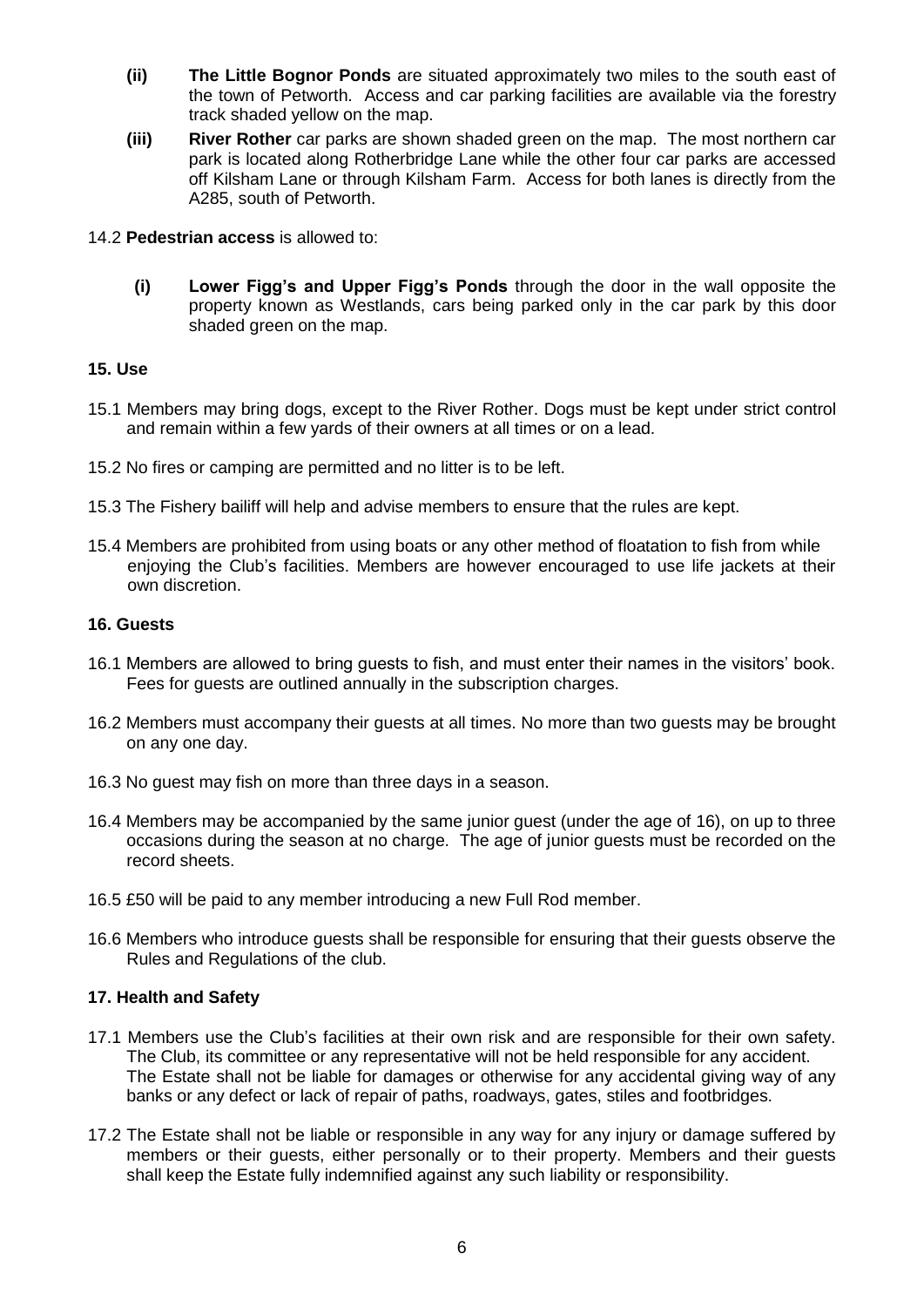- 17.3 Overhead high voltage electricity lines cross some lakes and the river at several points. The dangers of fishing under or close to them are widely reported. Detailed guidance is provided by the Energy Networks Association. A copy can be viewed at the Estate Office or the Club's website.
- 17.4 No responsibility will be taken for any event that may befall the waters or the trout, such as flood, drought, pollution or disease, whereby the fishing is adversely affected or rendered impossible.
- 17.5 Junior Members must be accompanied by an adult at all time whilst flyfishing.
- 17.6 Members and visitors are required to report any incidents without delay to Andrew Thompson so that appropriate follow up action can be taken.
- 17.7 Members may not enter the water at any point around any of the fishing lakes but are permitted to do so, at their own risk, at the riffles on the river, as indicated on the Club's plan

#### **18. Animal Welfare**

- 18.1 Members should retrieve snagged flies wherever possible and report irretrievable flies to [lfc@leconfieldestates.co.uk.](mailto:lfc@leconfieldestates.co.uk)
- 18.2 Snapped or knotted leaders should be cleared away to avoid detrimental impact on wildlife.

#### **Data Protection**

Please note that any personal information you have supplied will only be used in line with your membership of the Leconfield Fly Fishing Club and will not be disclosed to a third party without your prior permission or unless we are required to do so by law. Should you at any time wish your details to be removed from our records please do contact us.

## **www.leconfieldflyfishingclub.com**